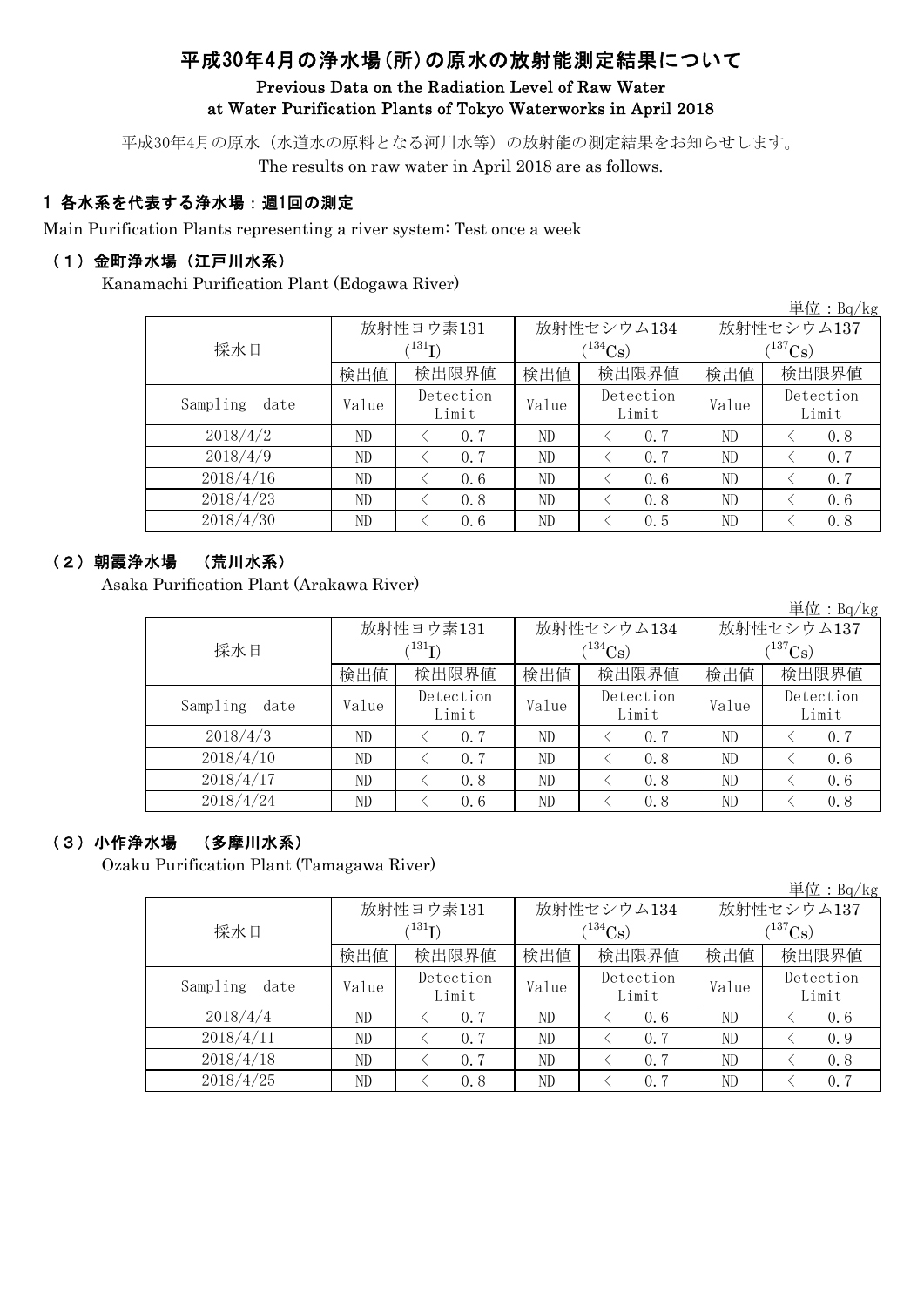## (4)東村山浄水場 (多摩川・荒川水系)

Higashi-murayama Purification Plant (Tamagawa・Arakawa River)

|                  |             |                    |              |                    |                     | 単位: Bq/kg          |  |
|------------------|-------------|--------------------|--------------|--------------------|---------------------|--------------------|--|
|                  |             | 放射性ヨウ素131          |              | 放射性セシウム134         | 放射性セシウム137          |                    |  |
| 採水日              | $^{131}$ I) |                    |              | $(134)$ Cs)        | $\rm \, (^{137}Cs)$ |                    |  |
|                  | 検出値         | 検出限界値              | 検出限界値<br>検出値 |                    | 検出値                 | 検出限界値              |  |
| Sampling<br>date | Value       | Detection<br>Limit | Value        | Detection<br>Limit | Value               | Detection<br>Limit |  |
| 2018/4/5         | ND.         | 0.7                | ND           | 0.7                | ND                  | 0.7                |  |
| 2018/4/12        | ND.         | 0.7                | ND           | 0.7                | ND                  | 0.6                |  |
| 2018/4/19        | ND          | 0.8                | ND           | 0.7                | ND                  | 0, 7               |  |
| 2018/4/26        | ND          | 0.7                | ND           | 0.9                | ND                  | 0.8                |  |

#### (5)長沢浄水場 (相模川水系)

Nagasawa Purification Plant (Sagamigawa River)

単位:Bq/kg

|                  |                          | 放射性ヨウ素131          |       | 放射性セシウム134         | 放射性セシウム137            |                    |  |  |
|------------------|--------------------------|--------------------|-------|--------------------|-----------------------|--------------------|--|--|
| 採水日              | $^{\prime\,131}{\rm I})$ |                    |       | $(134)$ Cs)        | $(^{137}\mathrm{Cs})$ |                    |  |  |
|                  | 検出値                      | 検出限界値              | 検出値   | 検出限界値              |                       | 検出限界値              |  |  |
| Sampling<br>date | Value                    | Detection<br>Limit | Value | Detection<br>Limit | Value                 | Detection<br>Limit |  |  |
| 2018/4/6         | ND                       | 0, 6               | ND    | 0.8                | ND                    | 0.8                |  |  |
| 2018/4/13        | ND                       | 0, 6               | ND    | 0, 7               | ND                    | 0, 6               |  |  |
| 2018/4/20        | ND                       | 0.7                | ND    | 0.8                | ND                    |                    |  |  |
| 2018/4/27        | ND                       | 0, 6               | ND    | 0.7                | ND                    | 0.7                |  |  |
|                  |                          |                    |       |                    |                       |                    |  |  |

## 2 その他の主要浄水場:概ね月1回の測定

Other Main Purification Plants: Test mostly once a month

|                     |                            |                  |           |             |                    |              |                    |                       |       |                    | 単位:Bq/kg |
|---------------------|----------------------------|------------------|-----------|-------------|--------------------|--------------|--------------------|-----------------------|-------|--------------------|----------|
|                     |                            |                  | 放射性ヨウ素131 |             | 放射性セシウム134         |              |                    | 放射性セシウム137            |       |                    |          |
| 浄水所                 | 水源                         | 採水日              |           | $(^{131}I)$ |                    | $(^{134}Cs)$ |                    | $(^{137}\mathrm{Cs})$ |       |                    |          |
|                     |                            |                  | 検出値       |             | 検出限界値              | 検出値          |                    | 検出限界値                 | 検出値   |                    | 検出限界値    |
| Monitoring<br>point | Water<br>resource          | Sampling<br>date | Value     |             | Detection<br>Limit | Value        | Detection<br>Limit |                       | Value | Detection<br>Limit |          |
| 三郷<br>Misato        | 江戸川水系<br>Edogawa<br>River  | 2018/4/11        | ND        | $\langle$   | 0.6                | ND           | $\lt$              | 0.6                   | ND    | $\lt$              | 0.7      |
| 三園<br>Misono        | 荒川水系<br>Arakawa<br>River   | 2018/4/11        | ND        | $\langle$   | 0.7                | ND           | $\lt$              | 0.7                   | ND    | $\lt$              | 0.9      |
| 境<br>Sakai          | 多摩川水系<br>Tamagawa<br>River | 2018/4/11        | ND        | $\langle$   | 0.6                | ND.          | $\langle$          | 0.7                   | ND    | $\langle$          | 0.8      |
| 砧<br>Kinuta         | 多摩川水系<br>Tamagawa<br>River | 2018/4/11        | $\rm ND$  | $\langle$   | 0.7                | ND           | $\langle$          | 0.7                   | ND    | $\langle$          | 0.6      |
| 砧下<br>Kinutashimo   | 多摩川水系<br>Tamagawa<br>River | 停止中              |           | $\langle$   |                    |              | $\lt$              |                       |       | $\langle$          |          |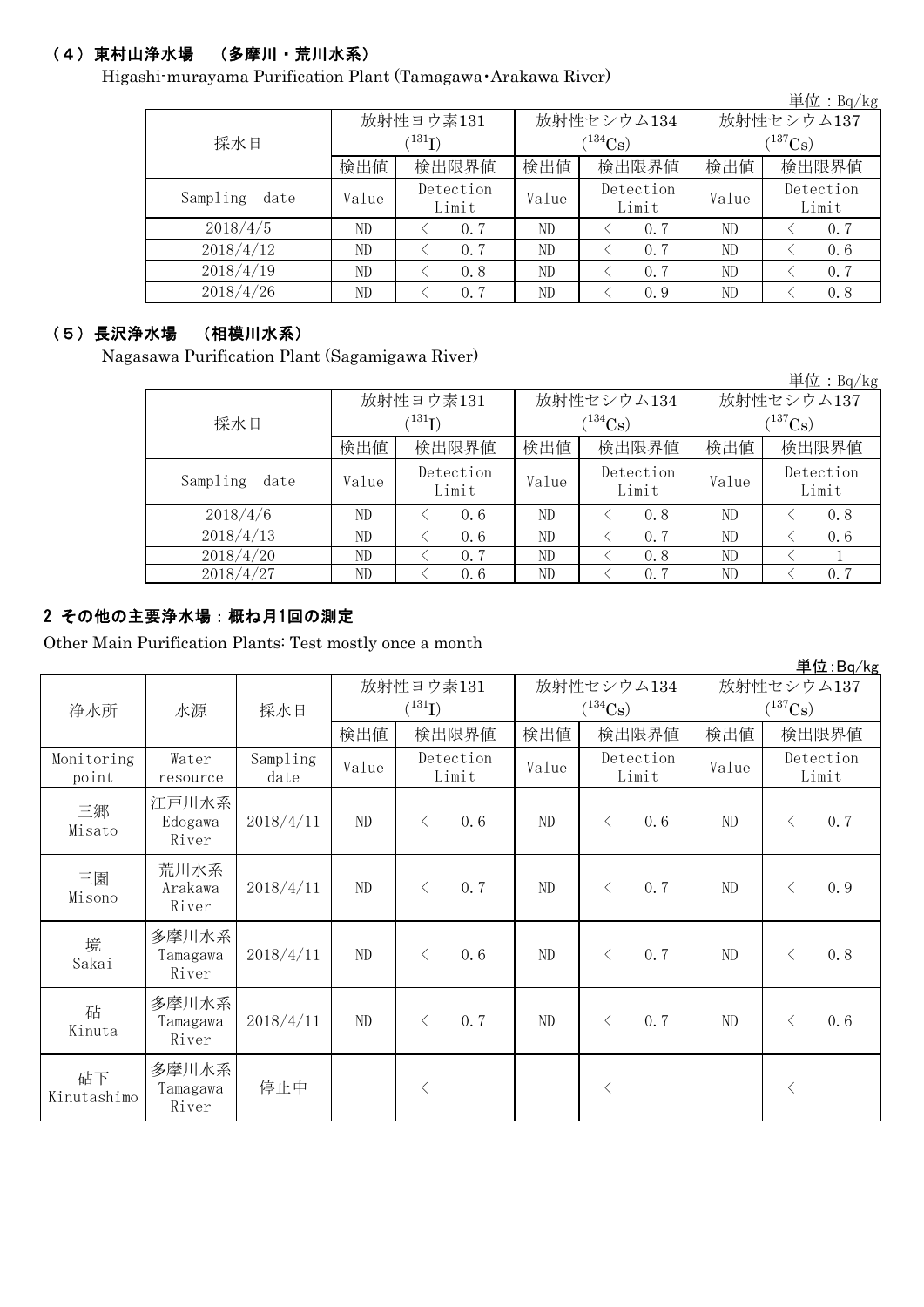#### 3 多摩地区等の表流水・伏流水・浅井戸を水源とする浄水所:概ね月1回の測定

Water purification plants using surface water, subsoil water, or shallow well water in Tama Area: Test mostly once a month

|                  |                  |           |                    |            |                       |                    |            |                       |                    | $\frac{\dot{\mathbb{H}}$ 位: Bq/kg |
|------------------|------------------|-----------|--------------------|------------|-----------------------|--------------------|------------|-----------------------|--------------------|-----------------------------------|
|                  |                  | 放射性ヨウ素131 |                    | 放射性セシウム134 |                       |                    | 放射性セシウム137 |                       |                    |                                   |
| 浄水所              | 採水日              |           | $(^{131}I)$        |            | $(^{134}\mathrm{Cs})$ |                    |            | $(^{137}\mathrm{Cs})$ |                    |                                   |
|                  |                  | 検出値       | 検出限界値              |            | 検出値                   |                    | 検出限界値      | 検出値                   |                    | 検出限界値                             |
| Monitoring point | Sampling<br>date | Value     | Detection<br>Limit |            | Value                 | Detection<br>Limit |            | Value                 | Detection<br>Limit |                                   |
| 戸倉<br>Tokura     | 2018/4/4         | ND        | 0.7<br>$\langle$   |            | ND                    | $\langle$          | 0.8        | ND                    | $\lt$              | 0.8                               |
| 乙津<br>Ottsu      | 2018/4/4         | ND        | 0.7<br>$\langle$   |            | ND                    | $\langle$          | 0.5        | ND                    | $\langle$          | 0, 7                              |
| 深沢<br>Fukasawa   | 2018/4/4         | ND        | 0.8<br>$\langle$   |            | ND                    | $\langle$          | 0.6        | ND                    | $\langle$          | 0.8                               |
| 日原<br>Nippara    | 2018/4/16        | ND        | $\langle$<br>0.8   |            | ND                    | $\langle$          | 0.5        | ND                    | $\langle$          | 0.7                               |
| 氷川<br>Hikawa     | 2018/4/16        | ND        | 0.9<br>$\langle$   |            | ND                    | $\langle$          | 0.7        | N <sub>D</sub>        | $\langle$          | $\mathbf{1}$                      |
| 棚沢<br>Tanasawa   | 2018/4/23        | ND        | 0.6<br>$\langle$   |            | ND                    | $\langle$          | 0.6        | ND                    | $\langle$          | 0.8                               |
| 大丹波<br>0taba     | 2018/4/23        | ND        | 0.7<br>$\lt$       |            | ND                    | $\langle$          | 0.7        | ND                    | $\langle$          | 0, 7                              |
| 小河内<br>Ogouchi   | 2018/4/25        | ND        | 0.7<br>$\langle$   |            | ND                    | $\langle$          | 0.7        | ND                    | $\langle$          | 0.7                               |
| ひむら<br>Himura    | 2018/4/25        | ND        | $\lt$<br>0.6       |            | ND                    | $\lt$              | 0.5        | ND                    | $\lt$              | 0.7                               |

#### <表流水を水源とする浄水所> <surface water>

#### <伏流水を水源とする浄水所> <subsoil water>

単位:Bq/kg 検出値 | 検出限根値 | 検出値 | 検出限界値 | 検出限界値 Sampling mpiing Value Detection Value Detection Value  $2018/4/3$  ND  $\leq$  0.7 ND  $\leq$  0.8 ND  $\leq$  0.8  $2018/4/3$  ND  $\leq 0.7$  ND  $\leq 0.7$  ND  $\leq 0.7$  $2018/4/9$  ND < 0.7 ND < 0.6 ND < 0.7  $2018/4/9$  ND  $\lt$  0.8 ND  $\lt$  0.9 ND  $\lt$  0.8  $2018/4/12$  ND  $\leq$  0.8 ND  $\leq$  0.7 ND  $\leq$  0.8  $2018/4/12$  ND  $\leq$  0.8 ND  $\leq$  0.7 ND  $\leq$  0.8  $2018/4/18$  ND < 0.9 ND < 0.8 ND < 1 二俣尾 Futamatao 成木 Nariki 放射性ヨウ素131  $(^{131}\text{I})$ 高月 Takatsuki 日向和田 Hinatawada 放射性セシウム137  $(^{137}\mathrm{Cs})$ 放射性セシウム134  $(^{134}Cs)$ Detection Limit Monitoring point Sampling Value Detection Limit Detection Limit 浄水所 | 採水日 沢井第一 Sawaidaiichi 千ヶ瀬第二 Chigasedaini 御岳山 Mitakesann